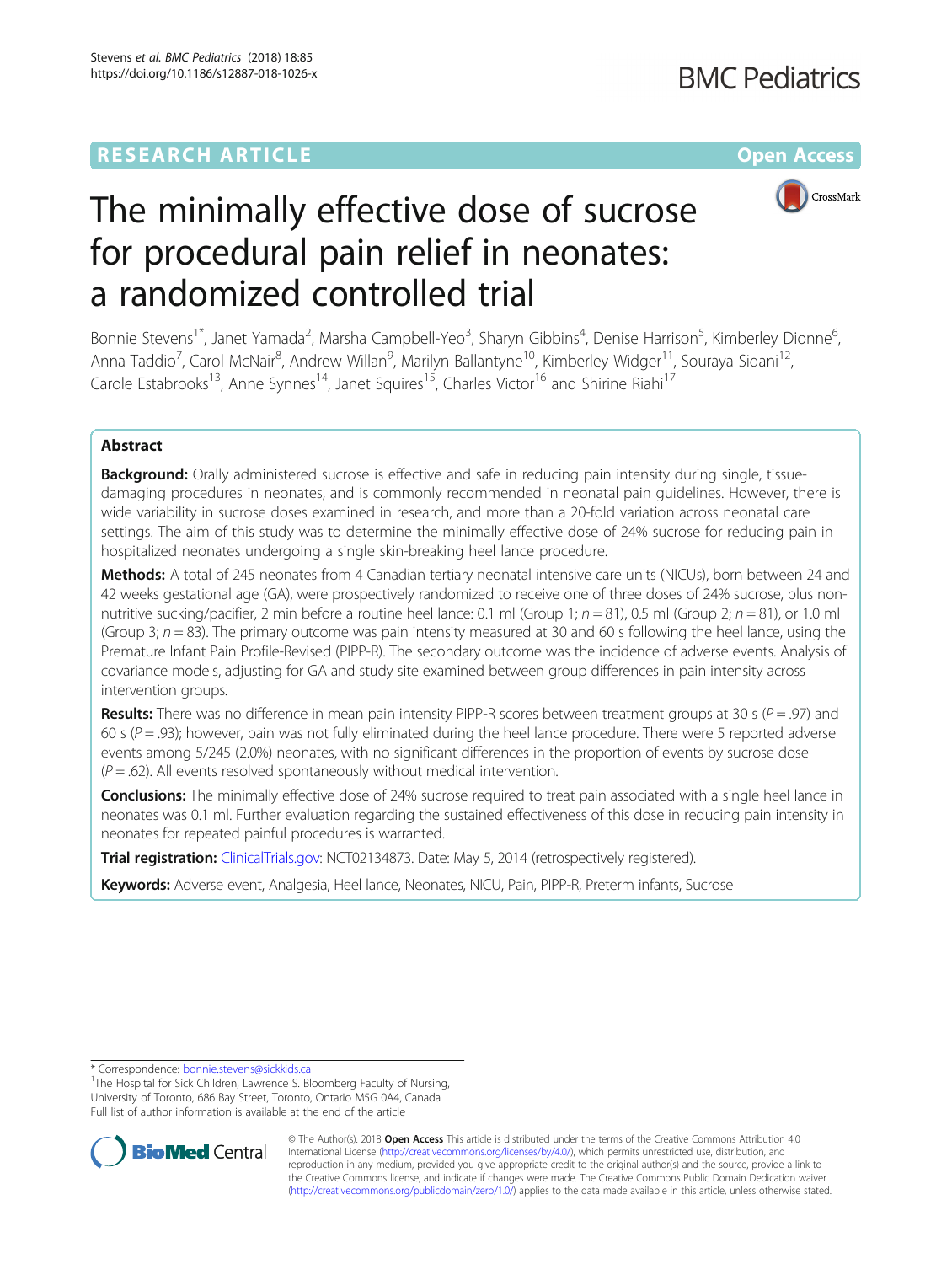# Background

Multiple trials and recent systematic reviews with metaanalyses have shown that sweet solutions, including orally administered sucrose, are effective and safe in reducing pain intensity (using clinical observational or composite measures) during single, tissue-damaging procedures in neonates [\[1](#page-7-0), [2\]](#page-7-0). These solutions are com-monly recommended in neonatal pain guidelines [\[3](#page-7-0)]. However, there is wide variability in sucrose doses examined in research, and more than a 20-fold variation across neonatal care settings [\[4](#page-7-0)]. Despite the large number of randomized controlled trials in the 2016 Cochrane review [\[2](#page-7-0)], an optimal dose of sucrose could not be determined due to the wide range of volumes and concentrations (0.05 ml of 24% to 2.0 ml of 50% solution) studied, and due to variation in study methods (e.g., administration techniques, types of painful procedures, outcome measures, and co-interventions). There are no definitive conclusions about the minimally effective dose of sucrose associated with a clinically significant reduction in pain intensity scores in neonates.

To our knowledge, there have been no direct comparisons of different volumes of sucrose at the same concentration. In this study, we evaluated the three smallest doses of sucrose most commonly reported to be effective in previous research (i.e., 0.1 ml, 0.5 ml, and 1.0 ml of 24% sucrose) [\[2](#page-7-0)] to determine the minimally effective dose for neonates undergoing a skin-breaking heel lance procedure while in the neonatal intensive care unit (NICU). Doses smaller than 0.1 ml were not included in the study due to challenges posed by accurate measurement and delivery. All neonates received sucrose for procedural pain (i.e., there was no placebo or notreatment group), which was consistent with neonatal pain guidelines and in keeping with the ethical conduct of clinical trials in newborns [\[5](#page-7-0)–[7\]](#page-7-0). We hypothesized that (a) there was no difference in pain intensity between the sucrose doses, measured at 30 and 60 s following the heel lance using the Premature Infant Pain Profile-Revised (PIPP-R), and (b) adverse events would be minimal.

#### Methods

A prospective multi-centered single-blind randomized controlled trial was conducted from July 2013–April 2015 at 4 Canadian tertiary NICUs following research ethics approval. The inclusion criteria were neonates 24 to 42 weeks gestational age (GA) at birth and less than 30 days of life/or less than 44 weeks GA at the time of the intervention, scheduled to receive a heel lance, and who had not received opioids within 24 h prior to the heel lance. The exclusion criteria were neonates with a contraindication for sucrose administration (e.g., were too ill or unstable as per neonatologist's assessment, unable to swallow, pharmacologically muscle relaxed) and/ or inability to assess behavioral responses to pain accurately (e.g., the neonate's face was blocked with taping). We did not use the diagnosis of neurological impairment as an exclusion criterion because the timing of diagnosis and determining the severity of impairment can be very difficult in this population. However, inability to swallow had the effect of excluding neonates with severe neurologic impairment from hypoxic-ischemic encephalopathy. Observation of the procedure was timed to ensure that no additional sucrose doses were provided within the previous 4 h. All parents or legal guardians provided informed consent.

Randomization was performed using a web-based privacy protected randomization service [[8](#page-7-0)]. Randomization was block stratified by GA at birth (< 29 weeks or 29– 42 weeks) to enhance balanced intervention groups. A research nurse, aware of group allocation, drew up the assigned sucrose dose into an amber colored syringe. The dose was double-checked by a second nurse, not involved with the study, and documented on the medication administration record as per unit protocol. The research nurse followed a standard dose administration time to blind the bedside nurse performing the heel lance to the sucrose volume. The syringes used to administer sucrose were also shielded from view by the research nurse from the bedside nurse and video recording. No other study personnel had access to the treatment allocation.

The treatment intervention was videotaped and included 4 phases. (a) Baseline observation of the neonate for 2 min prior to the heel lance. (b) Administering the total volume of 24% sucrose [0.1 ml(Group 1), 0.5 ml (Group 2), or 1.0 ml (Group 3)] drop-by-drop via syringe over the anterior surface of the tongue, allowing for individual neonate swallowing rates over a period of 1– 2 min (for the largest dose). A pacifier was offered to all neonates immediately following sucrose administration to facilitate non-nutritive sucking, which has been shown to enhance sucrose efficacy in a synergistic way [[9\]](#page-7-0). (c) Conducting the heel lance procedure with an automated lancet approximately 2 min after the sucrose administration, to allow for peak effects  $[10]$  $[10]$ . (d) Observation of return-to-baseline pain indicator values over 30 s to several minutes. The bedside nurse conducted the heel lance according to the specific unit policy, while the research nurse experienced in NICU care ensured complete data collection.

We did not limit participating neonates from receiving other pain-relieving parent-initiated interventions (e.g., skin-to-skin/kangaroo care and breastfeeding) [\[11](#page-7-0)] as per unit protocols. These were documented by the research nurse, so any group differences could be controlled for in the analysis. Pharmacological interventions shown to be ineffective in reducing heel lance pain (e.g., acetaminophen) [\[12](#page-7-0)] were not administered.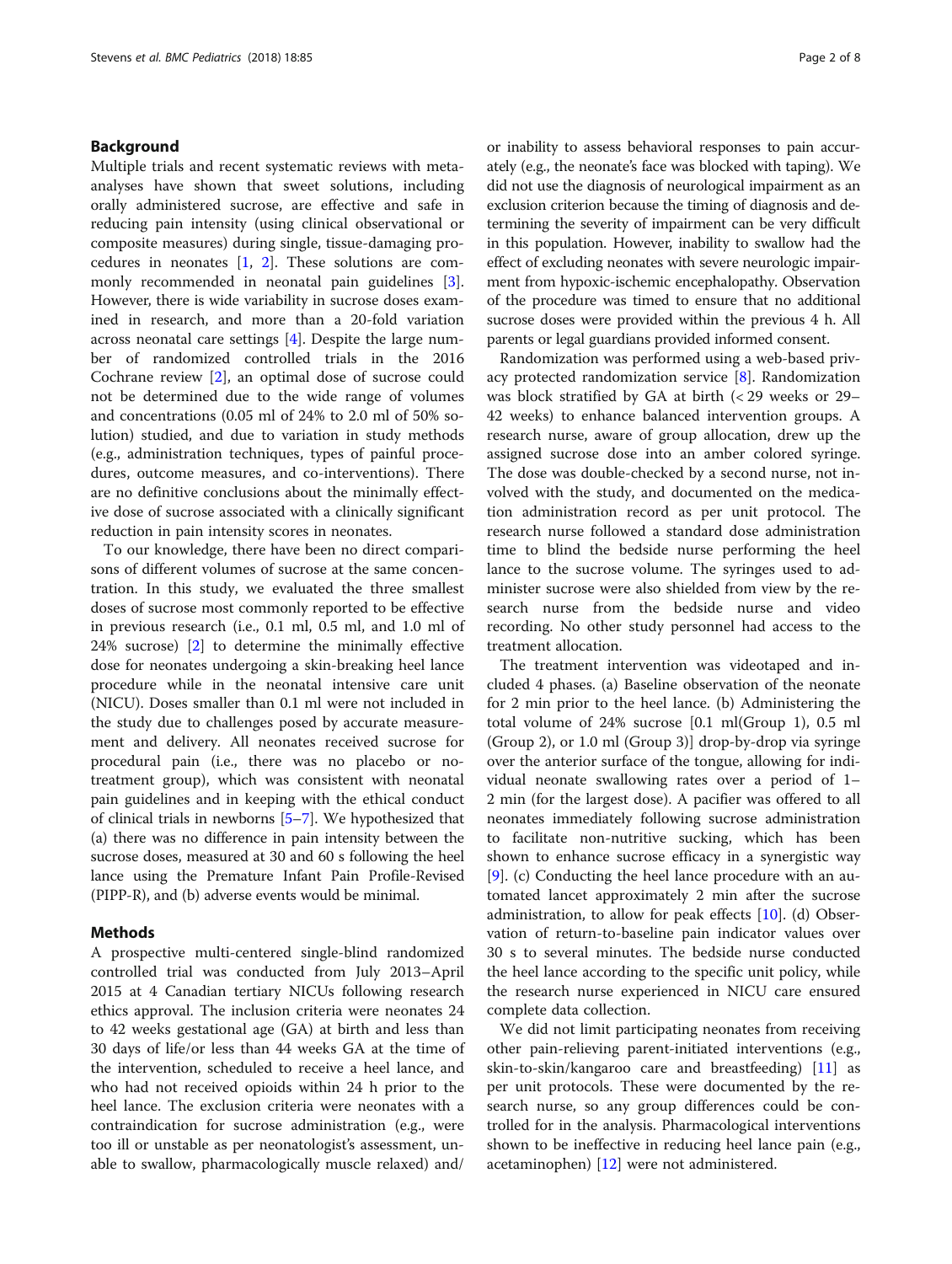#### Outcome measures

The primary outcome was pain intensity measured with the PIPP-R [\[13](#page-7-0), [14](#page-7-0)], which has demonstrated construct validity in neonates of varying GA [[13](#page-7-0)–[15\]](#page-7-0). The PIPP-R includes 2 physiological (heart rate, oxygen saturation), 3 behavioral (brow bulge, eye squeeze, nasolabial furrow) and 2 contextual (GA, behavioral state) variables known to modify pain responses. Throughout the treatment intervention, physiological and behavioral/facial indicators of pain intensity were collected using an infant monitoring system developed and used extensively by the research team over the past decade. The research nurse placed pulse oximetry probes on the neonate to record heart rate and oxygen saturation continuously, and positioned a digital video recorder to capture facial movements. Electronic event markers synchronized all physiological and behavioral data, and demarcated the 4 phases of the treatment intervention.

Two trained coders, blinded to group allocation and study purpose, viewed the physiological and behavioral data captured by the infant monitoring system, and coded neonates' pain intensity using the PIPP-R. An inter-rater reliability > 0.9 was achieved on a random sample of 5 neonates, early in the study and with each 25% of data collected.

The secondary outcome was frequency of a priori specified adverse event/tolerance criteria (heart rate > 240 beats/min or heart rate < 80 beats/min for > 20 s; oxygen saturation  $< 80\%$  for  $> 20$  s; no spontaneous respirations for > 20 s; and choking/gagging). Adverse event data were collected by the research nurse during the intervention. The research nurse kept a record of 'rescue doses' administered (i.e., additional doses of sucrose given on direction of the nurse caring for the neonate, if the neonate became overly distressed during the procedure).

#### Statistical analyses

We estimated a sample size of 71 neonates per group (total sample size of 213). The sample size calculation accounts for multiple testing due to 3 intervention groups, and is based on a type I error probability of 5%, a power of 80%, and a smallest minimally clinically significant difference of 1 on the PIPP-R with a standard deviation (SD) of 2. Consistent with previous research, this minimally clinically significant difference was justifiable given the lack of a treatment control in this study versus preceding studies [\[16](#page-7-0)]. To account for potential missing data (e.g., equipment failure), we increased the sample size by 15% to 245. Analysis of covariance models adjusting for GA and study site examined between group differences in PIPP-R scores.

# Results

#### Randomization and demographic characteristics

The trial profile is presented in Fig. [1](#page-3-0). Of the 4172 neonates screened for eligibility, 248 were enrolled and randomly allocated to Group 1, 2 or 3. Three neonates were excluded following randomization, as they did not undergo a heel lance, leaving 245 for the outcomes analyses. Demographic characteristics in all 3 groups were adequately matched (Table [1](#page-3-0)). These included GA at birth, days since birth, birth weight, sex, severity of illness assessed using the Score for Neonatal Acute Physiology Perinatal Extension-II (SNAPPE-II) [\[17](#page-7-0), [18](#page-7-0)], number of prior painful procedures, number of previous doses of sucrose, and concurrent use of nonpharmacologic pain strategies. As standard care in each unit included parent-initiated non-pharmacologic strategies (e.g., swaddling, skin-to-skin/kangaroo care, and breastfeeding) we could not ethically disallow these interventions during the painful procedure. However, there was no difference in the use of parent-initiated pain strategies across groups (Table [1](#page-3-0)). All neonates were offered a pacifier for non-nutritive sucking following sucrose administration. Overall 204/ 245 (83.2%) sucked on the pacifier, while the remainder refused or did not receive the pacifier due to medical considerations (e.g., intubated, or not tolerated well). We noted a discrepancy between the number of painful procedures documented and the number of sucrose doses documented since birth. Information on non-pharmacologic interventions was often not available in the neonates' medical records; therefore, it was difficult to discern if the discrepancy was an administration or documentation issue.

### Pain intensity

The mean pain intensity [SD] PIPP-R scores at 30 s post heel lance (Group 1 6.8[3.5]; Group 2 6.8[3.2]; Group 3 6.7[3.4]) were not statistically different after adjusting for GA and research site  $(F[6233] = 0.01, P)$  $= .97$ ; Table [2](#page-4-0)). Similarly, there were no significant differences in mean PIPP-R scores between groups at 60 s (F  $[2229] = 0.10$ ,  $P = .93$ ; Table [2\)](#page-4-0). Mean pain intensity PIPP-R scores at 30 and 60 s were inversely associated with GA  $(P < .001)$  and significantly different when stratified by site  $(P < .001;$  Table [3](#page-4-0)); therefore both factors were controlled for in the analysis. Mean PIPP-R scores ranged from 6.03 (3.37) for neonates  $> 36$  weeks GA to 9.07 (4.00) for neonates  $\langle 28 \rangle$  weeks GA at 30 s and 5.70 (3.31) for neonates  $>$  36 weeks GA to 9.43 (4.04) for neonates  $<$  28 weeks GA. No associations were found between pain intensity scores and other demographic characteristics [i.e., SNAPPE-II/ severity of illness on admission, gender, concurrent use of non-pharmacologic pain strategies (e.g. breastfeeding and skin-to-skin care), and number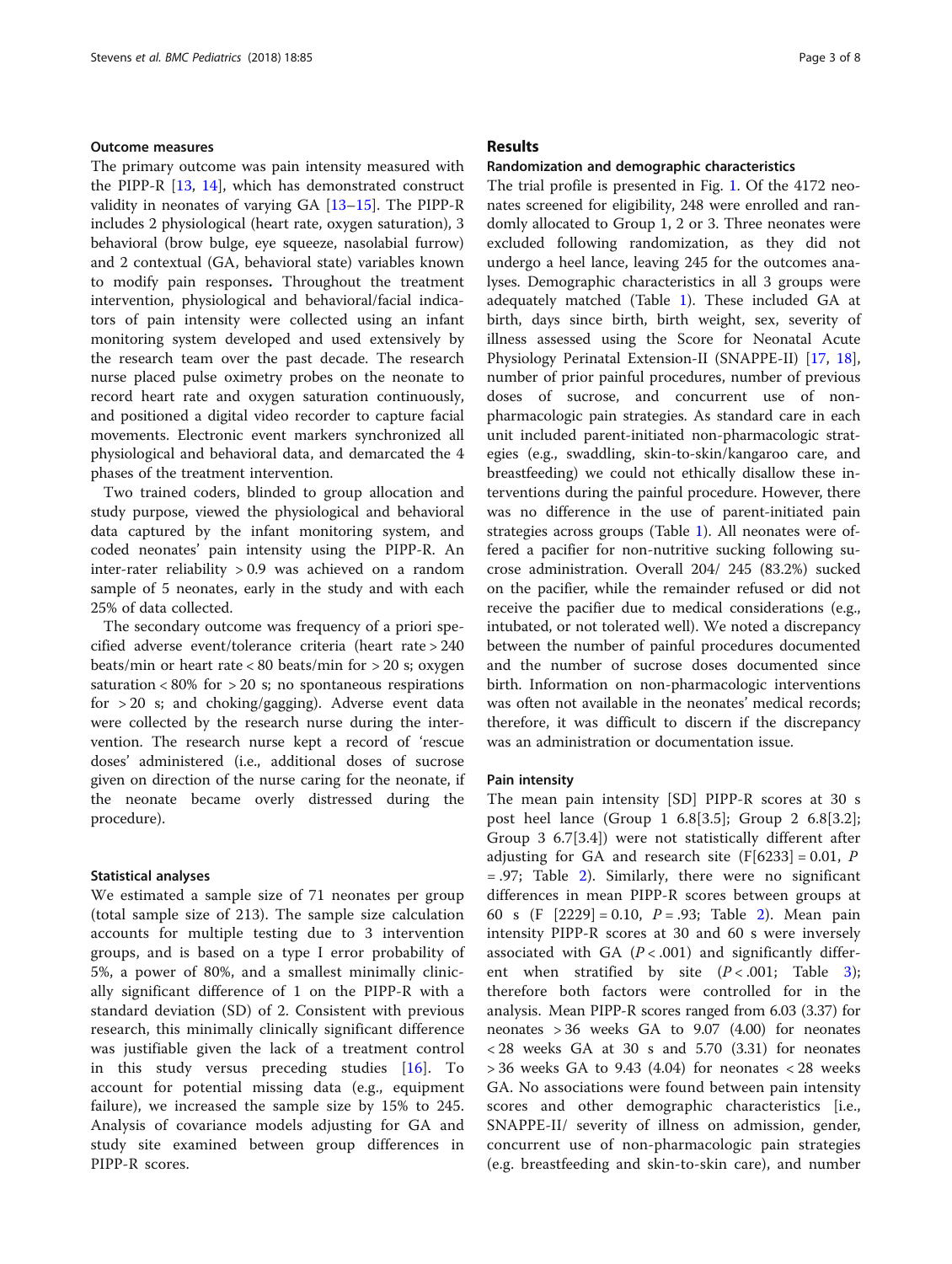<span id="page-3-0"></span>

(palliative care, social issues, and multiple research studies), isolation precautions, and researcher or parents unavailable for consent discussion]

# Table 1 Demographic characteristics of the sucrose intervention groups

|                                                                        | Intervention         |                      |                 |
|------------------------------------------------------------------------|----------------------|----------------------|-----------------|
|                                                                        | $0.1$ ml $n = 81$    | 0.5 ml $n = 81$      | 1.0 ml $n = 83$ |
| Sex, n (%)                                                             |                      |                      |                 |
| -Female                                                                | 44 (54.3)            | 32 (39.5)            | 41 (49.4)       |
| -Male                                                                  | 37(45.7)             | 49 (60.5)            | 42 (50.6)       |
| Gestational age in weeks, mean (SD)                                    | 32.6(4.2)            | 32.5(4.1)            | 32.7(4.1)       |
| Weight in grams, mean (SD)                                             | 2002.3 (859.5)       | 1933.0 (927.0)       | 2055.5 (886.0)  |
| Day of life, median (interquartile range)                              | 6(4 to 9)            | 7 (4 to 10)          | 6(4 to 9)       |
| Birthplace, n (%) (55 missing)                                         |                      |                      |                 |
| -Inborn                                                                | 31(52.5)             | 33 (51.6)            | 40 (59.7)       |
| -Outborn                                                               | 28 (47.5)            | 31 (48.4)            | 27 (40.2)       |
| SNAPPE-II score on admission, median (interguartile range)             | 5.0 (0 to 19)        | 5.0 (0 to 18)        | 8.0 (0 to 18)   |
| Number of painful procedures since birth, median (interquartile range) | 22 (14 to 34)        | 23 (15 to 37)        | 23 (13 to 40)   |
| Number of sucrose doses since birth, median (interquartile range)      | $5(2 \text{ to } 8)$ | $5(3 \text{ to } 9)$ | 6(3 to 9)       |
| Use of concurrent non-pharmacologic pain strategies, n (%)             | 27(33.3)             | 31 (35.2)            | 30(34.1)        |

SNAPPE-II scores range from 0 to 158. Higher scores indicate greater severity of illness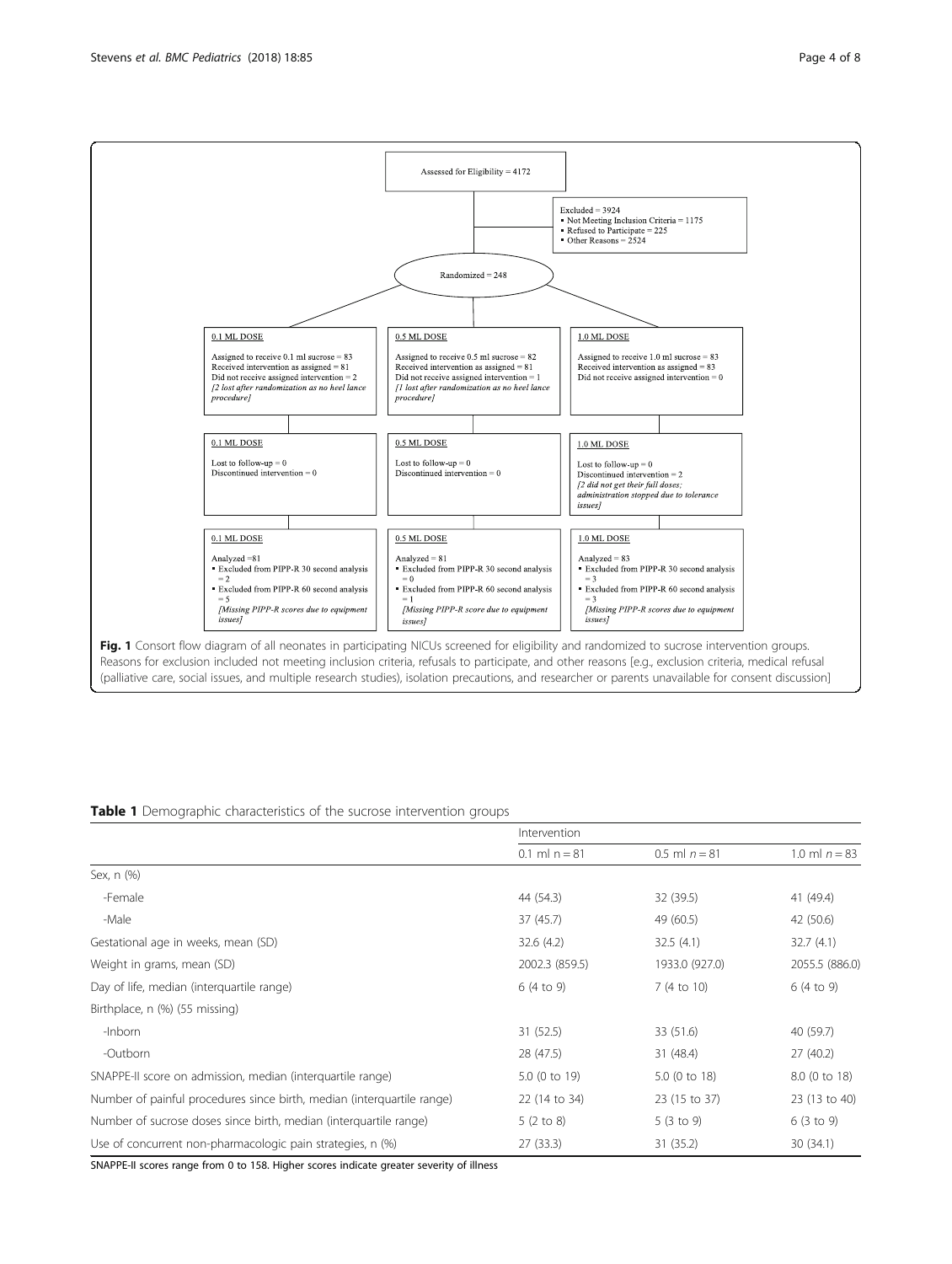|            | Intervention         |                      |                      | P    |
|------------|----------------------|----------------------|----------------------|------|
|            | $0.1$ ml             | $0.5$ ml             | $1.0 \text{ ml}$     |      |
| PIPP-R 30s | $n = 79$             | $n = 81$             | $n = 80$             |      |
|            | Mean (SD): 6.8 (3.5) | Mean (SD): 6.8 (3.2) | Mean (SD): 6.7 (3.4) | 0.97 |
|            | Min: 0               | Min: 1.0             | Min: 0               |      |
|            | Max: 17.5            | Max: 16.3            | Max: 18.7            |      |
| PIPP-R 60s | $n = 76$             | $n = 80$             | $n = 80$             |      |
|            | Mean (SD): 7.0 (3.3) | Mean (SD): 6.9 (3.6) | Mean (SD): 6.7 (3.4) | 0.93 |
|            | Min: 0               | Min: 0               | Min: 0               |      |
|            | Max: 17.0            | Max: 18.0            | Max: 18.7            |      |

<span id="page-4-0"></span>Table 2 Mean pain intensity scores at 30s and 60s post heel lance

PIPP-R scores range from 0 to 21. Higher scores indicate greater pain intensity

of painful procedures and sucrose doses since birth; Table 3]. Pain intensity scores across the 3 groups equated to mild pain for the majority of neonates (scores of  $<$  7 on the PIPP-R; Table [4](#page-5-0)).

# Adverse events and rescue doses

There were 5 reported adverse events among 5/245 (2.0%) neonates as defined by the a priori criteria. These events included 3 neonates who gagged/choked, 1 with heart rate  $< 80$  bpm and 1 with oxygen saturation  $< 80\%$ following sucrose administration. All events resolved spontaneously without medical intervention. The neonate who experienced oxygen saturation < 80%, was repositioned and recovered quickly. There were no significant differences in the proportion of adverse events by sucrose group ( $P = .62$ ); however, a higher proportion

of younger neonates experienced an adverse event (6.7%  $<$  29 weeks versus 1.0% 29–42 weeks;  $P = .044$ ).

In 13/245 (5.3%) neonates, the bedside nurse perceived that the intervention was not effective in minimizing pain during the procedure, and the research nurse (at the discretion of the bedside nurse) administered a "rescue" dose of sucrose (amount determined by the unit standard/policy). There was no significant difference in the number of rescue doses by sucrose group  $(P=.33)$ , site  $(P = .070)$ , or GA  $(P = .47)$ .

# Discussion

Oral administration of a very small dose of sucrose (0.1 ml) appears to be equally effective at reducing pain in neonates during a single painful procedure as larger doses. Sucrose administration in the clinical setting was associated with very few adverse events. This trial was

| Table 3 Association of mean pain intensity scores with site and demographic characteristics |  |  |  |
|---------------------------------------------------------------------------------------------|--|--|--|
|---------------------------------------------------------------------------------------------|--|--|--|

|                                     | PIPP-R 30 seconds           |         | PIPP-R 60 seconds           |              |
|-------------------------------------|-----------------------------|---------|-----------------------------|--------------|
|                                     | Mean (SD)                   | P       | Mean (SD)                   | $\mathcal P$ |
| Site                                |                             | < 0.001 |                             | < 0.001      |
|                                     | 5.68(3.31)                  |         | 5.66(3.26)                  |              |
| $\overline{2}$                      | 7.55 (3.58)                 |         | 8.09(4.16)                  |              |
| 3                                   | 6.13(2.31)                  |         | 6.05(2.54)                  |              |
| $\overline{4}$                      | 8.21 (3.87)                 |         | 8.23(3.55)                  |              |
| SNAPPE-II score on admission        |                             | 0.087   |                             | 0.058        |
| -Median or below (0 to 5)           | 6.35(3.06)                  |         | 6.38(3.22)                  |              |
| -Above Median (6+)                  | 7.03(3.53)                  |         | 7.17 (3.70)                 |              |
| Gender                              | 0.31(3.32)                  | 0.44    | $-0.05(3.49)$               | 0.90         |
| Concurrent use of non-pharmacologic | 0.38(3.31)                  | 0.33    | 0.10(3.49)                  | 0.82         |
| pain strategies during heel lance   | Spearman's correlation (r.) | P       | Spearman's correlation (r.) | $\mathcal P$ |
| Gestational age                     | $-0.26$                     | < 0.001 | $-0.30$                     | < 0.001      |
| Number of painful procedures        | 0.07                        | 0.24    | 0.03                        | 0.61         |
| Number of sucrose doses since birth | 0.004                       | 0.95    | $-0.02$                     | 0.74         |

PIPP-R scores range from 0 to 21. Higher scores indicate greater pain intensity. SNAPPE-II scores range from 0 to 158. Higher scores indicate greater severity of illness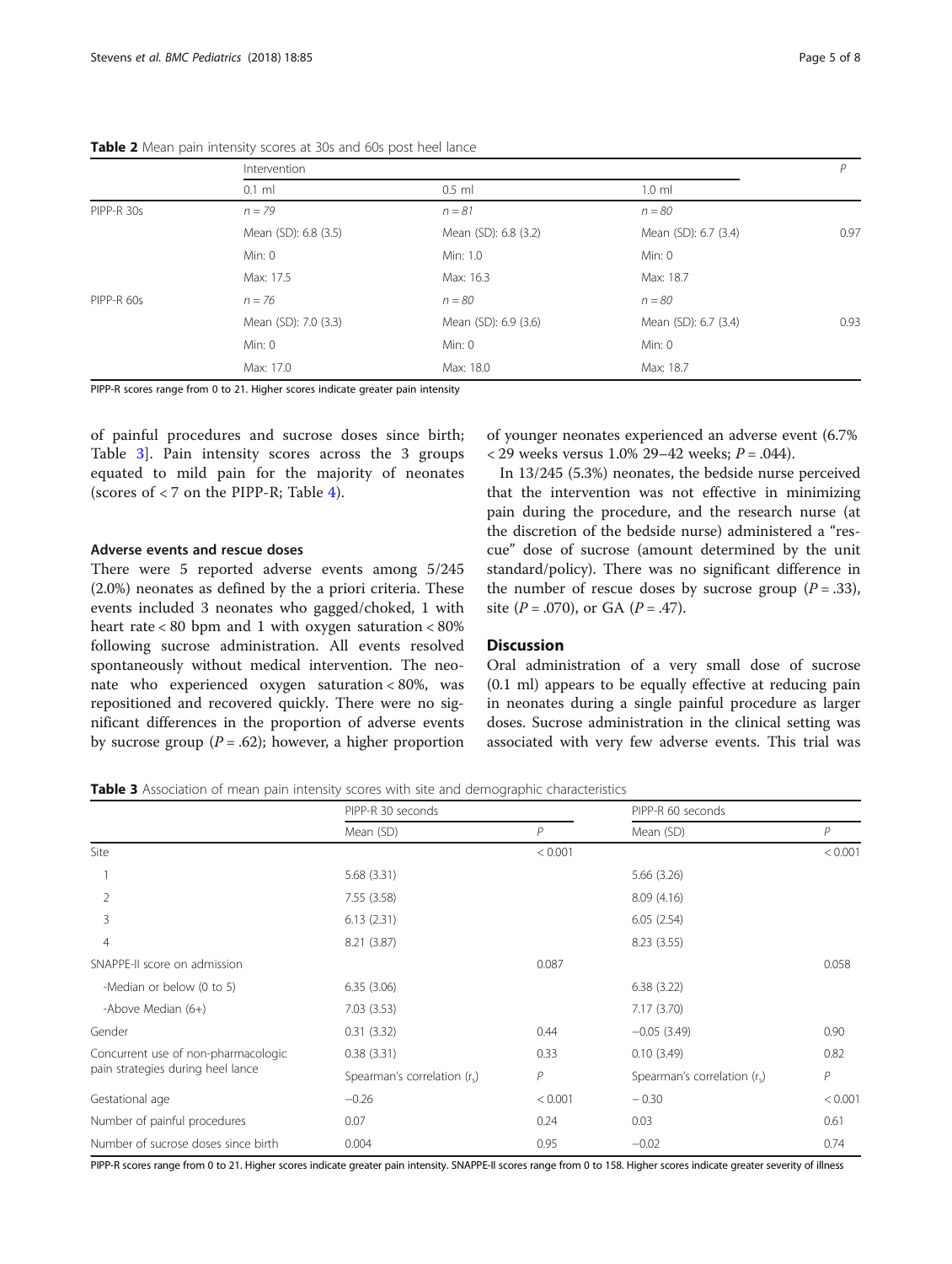<span id="page-5-0"></span>Table 4 Frequency of pain intensity scores by severity at 30s and 60s post heel lance

|                           | Intervention |           |           | P    |
|---------------------------|--------------|-----------|-----------|------|
|                           | $0.1$ ml     | $0.5$ ml  | $1.0$ ml  |      |
| PIPP-R at 30s, n (%)      | $n = 79$     | $n = 81$  | $n = 80$  | 0.74 |
| -None $(0)$               | 2(2.5)       | 0(0.0)    | 2(2.5)    |      |
| -Mild (1 to 6.9)          | 40 (50.6)    | 46 (56.8) | 39 (48.8) |      |
| -Moderate $(7$ to $11.9)$ | 30 (38.0)    | 27(33.3)  | 33 (41.3) |      |
| -Severe $(12+)$           | 7(8.9)       | 8(9.9)    | 6(7.5)    |      |
| PIPP-R at 60s, n (%)      | $n = 76$     | $n = 80$  | $n = 80$  | 0.97 |
| -None $(0)$               | 1(1.3)       | 1(1.3)    | 2(2.5)    |      |
| -Mild (1 to 6.9)          | 38 (50.0)    | 44 (55.0) | 41 (51.3) |      |
| -Moderate $(7$ to $11.9)$ | 29 (38.2)    | 26 (32.5) | 30 (37.5) |      |
| -Severe $(12+)$           | 8(10.5)      | 9(11.3)   | 7(8.8)    |      |

PIPP-R scores range from 0 to 21. Higher scores indicate greater pain intensity

more closely aligned with a pragmatic design on the continuum between pragmatic and exploratory trials [[19\]](#page-7-0). Unlike explanatory trials that test interventions under optimal conditions, pragmatic trials are more generalizable; however, they are also more prone to cointervention.

Although site was controlled for in the primary outcome analyses, there was a difference in PIPP-R scores across sites (Table [3\)](#page-4-0) that may be partially explained by organizational contextual factors that were not controlled for or assessed in the analyses. For example, although we enrolled neonates in the first 30 of days of life and collected information on exposure to painful procedures and sucrose received since birth, it is possible that sucrose administration and documentation practices differed due to clinical practice guidelines or organizational contextual factors (e.g., workload/staff ratios, unit culture, and the research or clinical experience of the bedside nurses) [\[20](#page-7-0)]. We also found higher pain scores were associated with more preterm neonates  $(P < .001$ ; Table [3](#page-4-0)) and they experienced a slightly greater proportion of adverse events (3 versus 2 in neonates > 29 weeks GA), although total numbers were very small. Despite higher pain scores with lower GA, there was no difference in the number of rescue doses across GA, which might be explained by site differences in sucrose administration practices.

We could think of two possible explanations for why PIPP-R scores were significantly higher in the least mature group of neonates: (a) the PIPP-R measure inherently scores younger GA higher, or b) sucrose is less effective in these babies (e.g., they are less able to mount an endogenous opioid response that is the underlying mechanism of action of sweet taste [[21\]](#page-7-0)). Differences seen in mean pain intensity were not thought to be due to additional weighting in the PIPP-

R measure by GA  $\left[ < 28 \right]$  weeks  $(+ 3)$ , 28-31 weeks and 6 days  $(+ 2)$ , 32 weeks to 35 weeks and 6 days  $(+ 1)$ , and  $\geq$  36 weeks (0)], as there were no corresponding incremental differences seen by GA group. In terms of the latter explanation (b), this needs to be further researched with an adequate sample size of extremely premature neonates (< 28 weeks GA).

Our findings are consistent with past research (primarily in animals) that demonstrated that the analgesic effects of sucrose were primarily mediated by exposure and not dose [\[10](#page-7-0), [22\]](#page-7-0). Although there was no difference in pain intensity at 30 and 60 s, pain was not fully eliminated during the heel lance procedure. Mean pain intensity scores equated to mild pain (Table [2](#page-4-0)), or approximately 3/10 if converted to the more common 10 point scale metric. As pain intensity was measured on a continuum, and treatment failure was not defined, the incidence of treatment failure was not determined. However, severe pain could definitely be considered a treatment failure and this occurred in 7.5 to 11.3% of neonates (Table 4) across sucrose doses. These results are similar to systematic reviews of other behavioral interventions, including breastfeeding [[23](#page-7-0)] and skin-toskin care  $[24]$  $[24]$ . Given that the majority of previous studies have used a single procedure, it is uncertain if the wide variably in neonatal pain response is attributed to the intervention or other factors which remain unknown [[25\]](#page-7-0). Future work in the repeated use of interventions is warranted. In the meantime, we would recommend that if the initial dose of sucrose does not appear to be ameliorating the pain that additional rescue doses be provided during the procedure up to a specified amount. We would also recommend that multiple nonpharmacologic strategies be implemented simultaneously including swaddling, facilitated tucking, skin-to-skin/ kangaroo care, breastfeeding, and/ or pacifiers.

Knowledge is lacking on the long-term effects of sucrose with repeated administration. Of the studies that have evaluated repeated doses of sucrose [\[26](#page-7-0)–[30](#page-7-0)], none have evaluated long-term outcomes of using sucrose for all painful procedures performed throughout the neonate's stay in the NICU. Johnston [[26,](#page-7-0) [31](#page-7-0)] reported that 107 preterm infants < 31 weeks GA who were exposed to > 10 doses of sucrose per day in the first 7 days of life, after which time no pain relief was used, were more likely to exhibit poorer attention and motor development on the Neurobehavioral Assessment of Preterm Infants (NAPI) scale in the early months of life. Conversely, Banga [[32\]](#page-7-0) reported that of 93 neonates randomized to either repeated doses of sucrose or water for painful procedures for 7 consecutive days, there were no significant differences in NAPI scores or adverse events. Stevens [\[27](#page-7-0)] found no statistically significant differences between sucrose plus pacifier, water plus pacifier, or the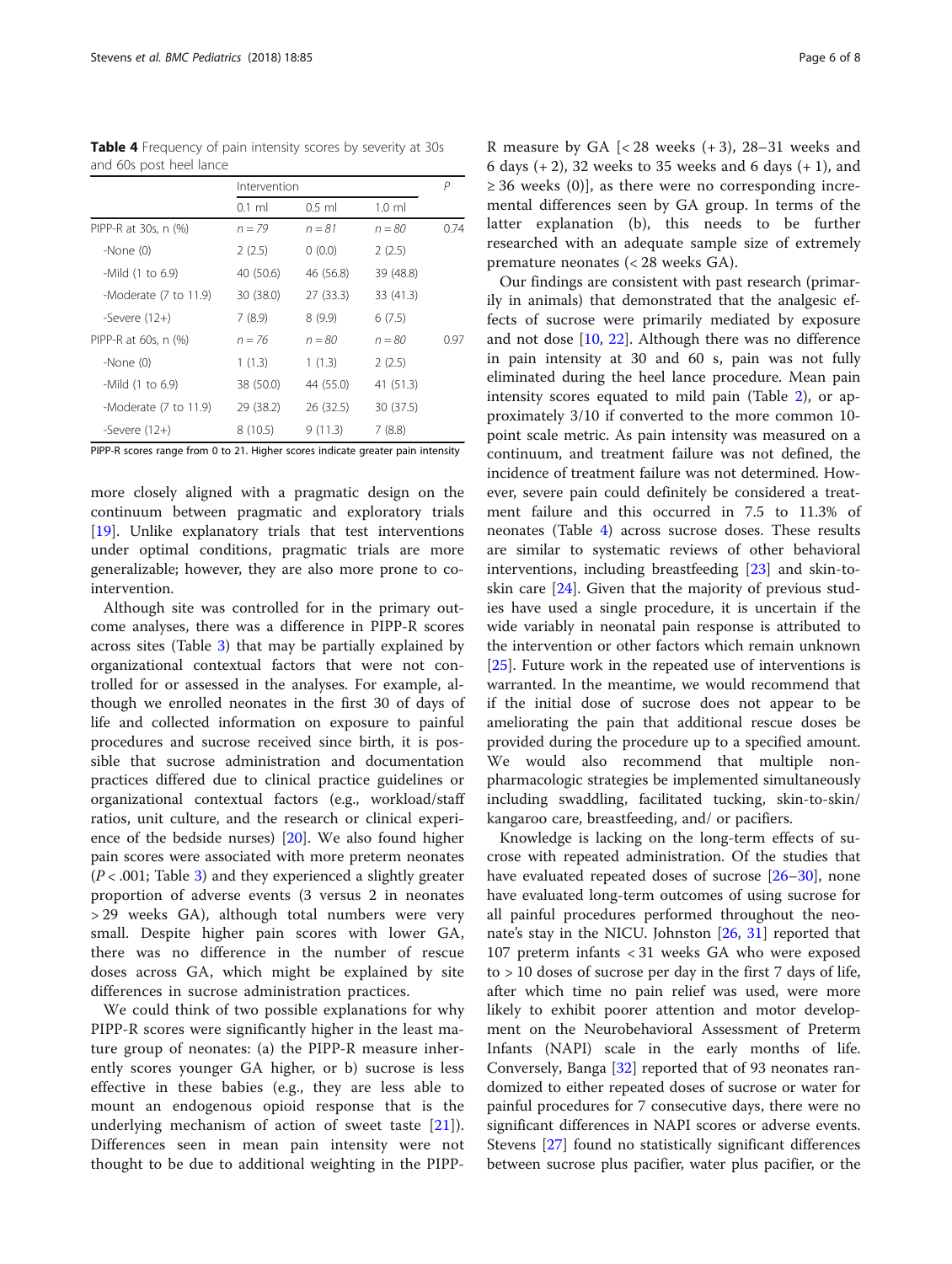standard care group on neurobiological risk status outcomes. Future research needs to address the repeated use of minimally effective doses of sucrose on the neurodevelopment of neonates and effectiveness over time.

Approximately 2% of neonates suffered adverse events. These all resolved spontaneously without medical intervention or with minimal caregiver intervention (e.g. positioning). Most adverse events occurred at one site, where the highest proportion of the sickest neonates is cared for, although this is not represented in the study sample. This adverse event rate is consistent with the 2016 Cochrane sucrose review [\[2](#page-7-0)]. Although researchers are becoming more vigilant in observing and reporting adverse events, it remains unclear how adverse events are reported (i.e., chart review is considerably different from careful direct observation of every newborn infant who is receiving the intervention).

A few study limitations need mention. Pain intensity did not differ significantly between the 30 and 60-s time points. Although these time intervals have been used in multiple research studies of acute procedural pain, they are arbitrary and designed based on mean behavioral response time; observing neonates for longer periods of time may demonstrate additional responses of less typical responders or other types of responses (e.g. physiologic, cortical). Although there has been significant validation and updating of the PIPP-R measure, there remains no gold standard for measuring pain in infants that may influence the determination of the effectiveness (or lack thereof) of pain relieving interventions. The future, which includes novel strategies for better understanding of the developing cortical pain circuitry, will pave the way for better prevention and treatment of pain in this vulnerable population.

Finally, we were limited by the documentation in the medical records, which may not have included all pain relieving strategies such as sucrose and nonpharmacologic interventions. Although we believe infants should receive some form of intervention for all painful procedures, it is difficult to speculate on whether the discrepancy between number of documented painful procedures and pain-relieving interventions is an administration or documentation issue. As the number of painful procedures included since birth was extensive (e.g., tape removals, bloodwork, injections, vascular access attempts/insertions, NG/ OG tube insertions and suctioning, chest tube attempts/insertions, lumbar punctures, eye exams, and urinary catheterizations), it is possible oral sucrose is not routinely administered for each of these types of procedures, depending on unit standards/practices.

## **Conclusions**

No difference in pain intensity was shown among 3 doses of sucrose during an acute tissue-damaging procedure in hospitalized neonates. The 0.1 ml of 24% sucrose dose was the minimally effective dose that can be recommended for use out of the 3 doses most commonly reported to be effective in previous research. Subsequent study is required to determine the sustained effectiveness of this dose in reducing pain intensity during painful procedures neonates experience in the NICU over time and across GA, and the long-term effects of cumulative sucrose use.

#### Abbreviations

GA: Gestational age; NAPI: Neurobehavioral assessment of preterm infants; NICU: Neonatal intensive care unit; PIPP-R: Premature infant pain profilerevised; SD: Standard deviation; SNAPPE-II: Score for neonatal acute physiology perinatal extension- II

#### Acknowledgements

Thank you to the research nurses who collected data at each site: KC, BG, MP, JR and JW; the research database manager: VK; and the neonatal intensive care units that agreed to participate.

#### Funding

Supported by the Canadian Institutes of Health Research (MOP-126167). All study sucrose and supplies were purchased through grant funds. The funder had no role in the design and conduct of the study; collection, management, analysis, and interpretation of the data; preparation, review, or approval of the manuscript; and decision to submit the manuscript for publication.

#### Availability of data and materials

The datasets used and/or analysed during the current study are available from the corresponding author on reasonable request.

#### Authors' contributions

The authors have read and given final approval for this version to be published, and take full responsibility for the work. Each meets the criteria set out by ICMJE for authorship. BS and CV had full access to all of the data in the study and take responsibility for the integrity of the data and the accuracy of the data analysis. Study design and concept: BS, MB, MCY, KD, CE, SG, DH, CM, SS, JS, AS, AT, CV, KW, AW, and JY. Management, analysis, and interpretation of data: BS, MCY, SG, DH, CM, SR, AT, CV, KW, and JY. Preparation, review, or approval of the final manuscript: BS, MB, MCY, KD, CE, SG, DH, CM, SR, SS, JS, AS, AT, CV, KW, AW, and JY. Statistical analysis: CV. Obtained funding: BS, MB, MCY, KD, CE, SG, DH, CM, SS, JS, AS, AT, CV, KW, AW, and JY. Administrative, technical, or material support: BS and CV. Study supervision: BS, MCY, KD, SG, DH, and JY. All authors read and approved the final manuscript.

#### Ethics approval and consent to participate

This study was approved by the Research Ethics Boards at The Hospital for Sick Children (1000038052), Sunnybrook Health Sciences Centre (354–2013), IWK Health Centre (1013855), The Ottawa Hospital (20130327-01H), and Children's Hospital of Eastern Ontario (13/12E). Informed written consent was obtained from a parent prior to study enrollment.

#### Consent for publication

Not applicable.

#### Competing interests

The authors declare that they have no competing interests.

#### Publisher's Note

Springer Nature remains neutral with regard to jurisdictional claims in published maps and institutional affiliations.